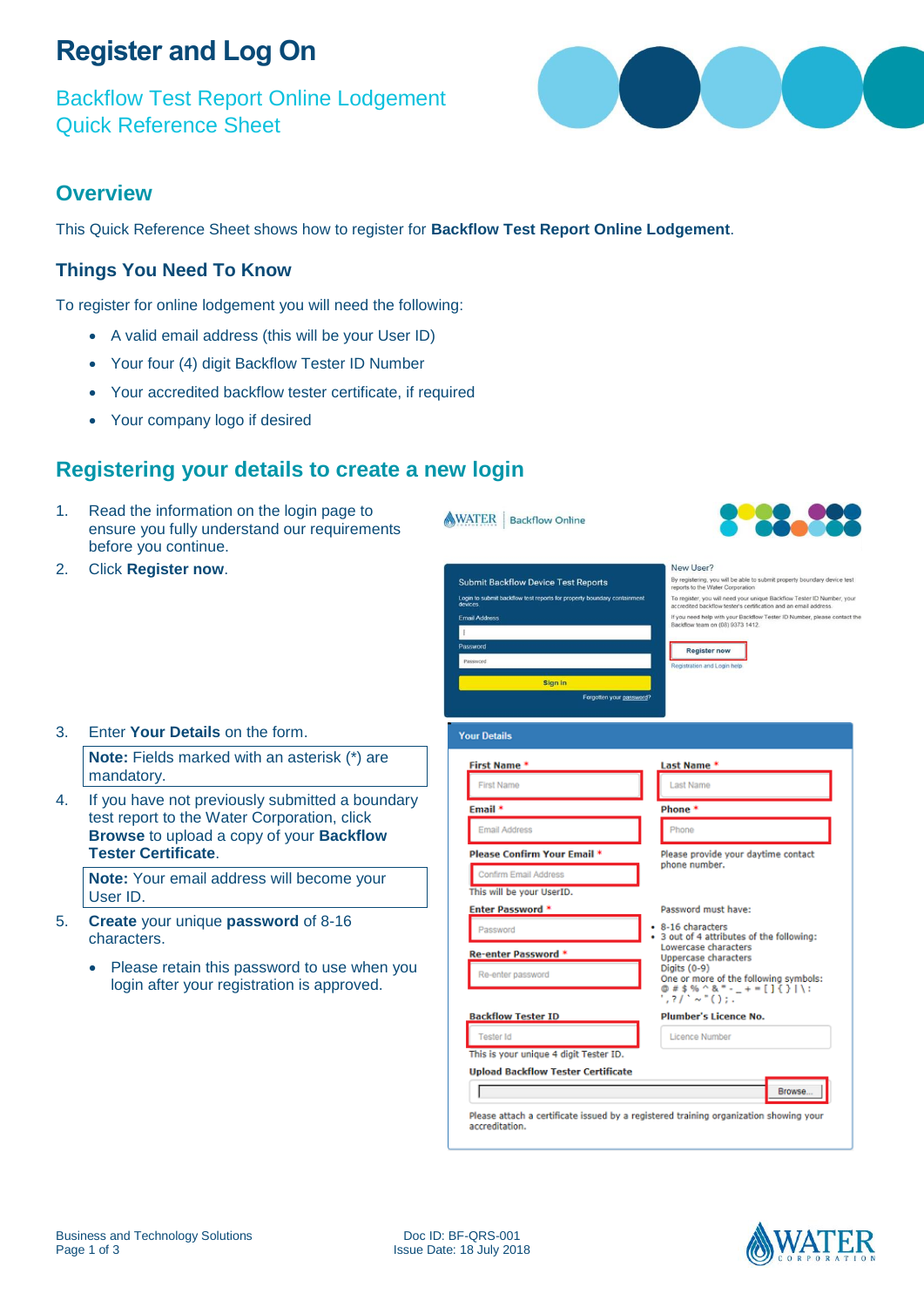# **Register and Log On**

### Backflow Test Report Online Lodgement Quick Reference Sheet

- 6. Enter your **Company** or **Trading Name**.
- 7. Enter your **Trading Address** details.

- 8. Click **Browse** to upload your **Company/Business Logo**.
- 9. You can either:
	- **Add** and **Confirm** the email address where you would like copies of completed backflow test reports to be sent; or
	- Tick the **Use my login email address**  checkbox.

10. The **Backflow Smart Testers Program** allows plumbing businesses with accredited backflow testers who register and agree to submit test reports through our web application only to be promoted through our website.

If your business wishes to be part of the Backflow Smart Testers Program, click on the [Business Registration Form](http://www.watercorporation.com.au/home/builders-and-developers/building/backflow-prevention/backflow-smart-testers-program) link (opens in a new tab) and complete the online registration.

- 11. Read the [Terms and Conditions](http://www.watercorporation.com.au/home/builders-and-developers/building/backflow-prevention/terms-and-conditions) and [Electronic](http://www.watercorporation.com.au/-/media/files/legal/electronic-business-conditions-of-use.pdf)  [Business Conditions of Use.](http://www.watercorporation.com.au/-/media/files/legal/electronic-business-conditions-of-use.pdf)
- 12. Tick the check box to **accept the terms and conditions**.
- 13. Type the characters displayed in the **Captcha** (validation) field.
- 14. Click **Register**.



| <b>Company or Trading Details</b>                                                                    |                          |
|------------------------------------------------------------------------------------------------------|--------------------------|
| <b>Company or Trading Name</b>                                                                       |                          |
| <b>Trading Name</b>                                                                                  |                          |
| <b>Trading Address</b>                                                                               |                          |
| Street Address<br>Street No. *                                                                       | ○ PO Box<br>Or Lot No. * |
| Street or House No.                                                                                  | Lot No.                  |
| <b>Street Name *</b>                                                                                 |                          |
| <b>Street Name</b>                                                                                   |                          |
| Suburb *                                                                                             |                          |
| Suburb                                                                                               |                          |
| State *                                                                                              | Post Code *              |
| ◡                                                                                                    | Post Code                |
| <b>Trading Name</b><br><b>Address Line</b><br>Suburb<br><b>State</b><br><b>Upload Logo</b><br>Browse | ×<br>Post Cod            |
| <b>Email My Test Reports To:</b>                                                                     |                          |
| <b>Email Address</b>                                                                                 |                          |
| <b>Please Confirm Your Email:</b>                                                                    |                          |
| <b>Confirm Email Address</b>                                                                         |                          |
| Use my login email address                                                                           |                          |
| <b>Backflow Testers Program</b>                                                                      |                          |
| The Medical Presidential Color<br><b>S</b> m                                                         |                          |

The Water Corporation's (Corporation) Backflow Testers Program involves<br>appropriately qualified plumbers and plumbing businesses who engage appropriately<br>qualified plumbers to register with the Corporation so that they can dentisties of the Corporation's website. The Corporation will publish and maintain a list<br>of registered plumbers on its website, enabling its customers to search for registered plumbers who can test backflow devices.

If your business would like to participate in this program please separately complete and return the Business Registration Form. Participation is subject to terms and conditions as indicated on the registration form.

Your use of the Corporation's online Backflow Test Reporting System and access to Water<br>Corporation systems is subject to the specific terms and conditions and the Water<br>Corporation's Electronic Business Conditions of Use and any other related Water Corporation terms, conditions and policies that may apply from time to time including any that we notify to you via this website or service.

 $\blacksquare$  I accept the terms and conditions